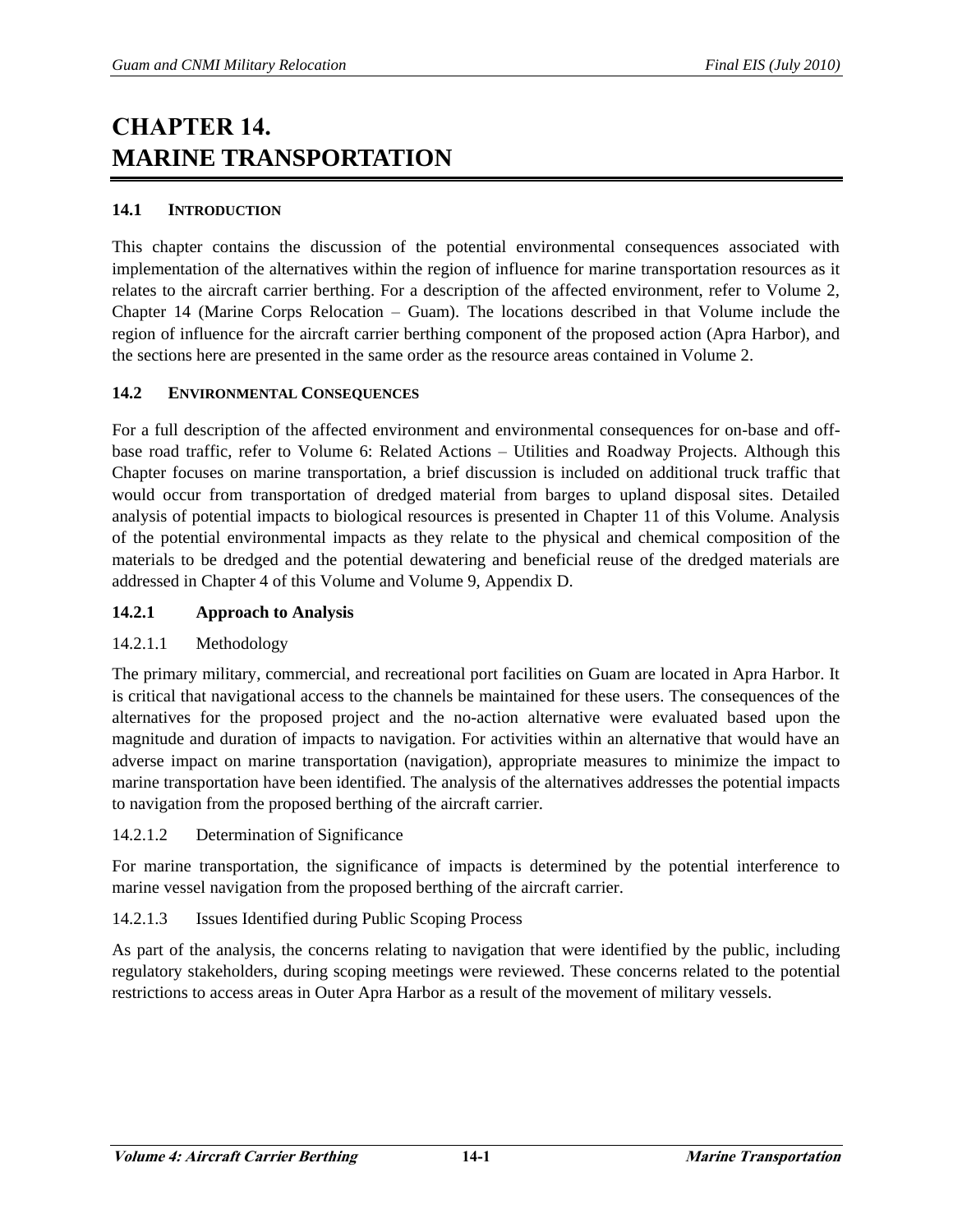#### **14.2.2 Alternative 1 Polaris Point (Preferred Alternative)**

#### 14.2.2.1 Onshore and Offshore

#### Construction

Activities proposed in Outer Apra Harbor associated with Alternative 1 Polaris Point (referred to as Alternative 1) include: construction of a new wharf at Polaris Point; dredging of about 608,000 cubic yards (cy) (464,850 cubic meters  $[m^3]$ ) from the berthing area, the turning basin, and the channel bend; relocation of a buoy and range lights; installation of floating security barriers around the aircraft carrier while it is at the wharf; and a change in the number and duration of visits by the aircraft carrier and its associated Carrier Strike Group (CSG). The proposed activities that would have an impact on navigation are: 1) the dredging that would be conducted in or adjacent to the main channel, 2) the relocation of the buoys, 3) the relocation of the range lights for Outer Apra Harbor, 4) the security barrier installed around the aircraft carrier, and 5) restrictions on navigation during aircraft carrier transits into and out of Apra Harbor in accordance with security requirements.

There are alternatives being considered for the design of the new wharf at Polaris Point. The Record of Decision (ROD) would not include a decision on structural design, because it is unlikely that the final design would be available for inclusion in the Final Environmental Impact Statement (EIS). It is likely that construction of the wharf would result in less than significant impacts to marine transportation.

Dredging could be conducted by hydraulic or mechanical dredge. The environmentally most conservative case is generally believed to be mechanical dredging. The daily work cycle (24 hours per day), weather, and other variables affect the efficiency of the dredging operation. The total duration of dredging would be between 8 months to 18 months. Dredging is not required in the east-west aligned navigation channel or Outer Apra Harbor. In the sharp southward bend in the channel, there is a discrete area of dredging that would take approximately a week to complete. During that period, use of certain sections of the main navigation channel would be restricted due to the presence of the dredging equipment; this would result in less than significant impacts to marine transportation. The majority of the dredging would occur just north of Inner Apra Harbor and there would be impacts to ship traffic transiting to/from Inner Apra Harbor. To minimize impacts of the proposed dredging on the maritime community, a Notice to Mariners would be published prior to the start of the dredging to identify the location and duration of dredging, and temporary navigational aids may be deployed.

The proposed widening of the Outer Apra Harbor shipping channel to 600 feet (ft) (183 meters [m]) would require relocation of three buoys and range lights. A Notice to Mariners would be published prior to the relocation of the buoys and range lights to identify the new locations and the dates when the buoys and range lights would be moved. The relocation of the buoys and range lights would result in no impact to marine transportation.

Five dredged material disposal options are considered in this EIS: 100% ocean disposal, 100% upland placement, 100% beneficial reuse, 50% beneficial reuse/50% ocean disposal, and 20-25% beneficial reuse/75-80% ocean disposal. For the 100% ocean disposal option, one tugboat would tow a 4,000 cy  $(3,058 \text{ m}^3)$  scow filled with dredged material to the ocean disposal site and then return to the dredging site. One to two trips per day is estimated based on an anticipated dredge production rate of 1,800 cy  $(1,376 \text{ m}^3)$  per 24-hr construction day. This rate is based on recent dredging of similar material near Bravo Wharf (Volume 9, Appendix E, Section E). The tugboat and scow transporting the dredged material from the project site would travel along existing shipping lanes and be subject to United States Coast Guard (USCG) rules and regulations. A total of about 150 trips to the ocean disposal site would be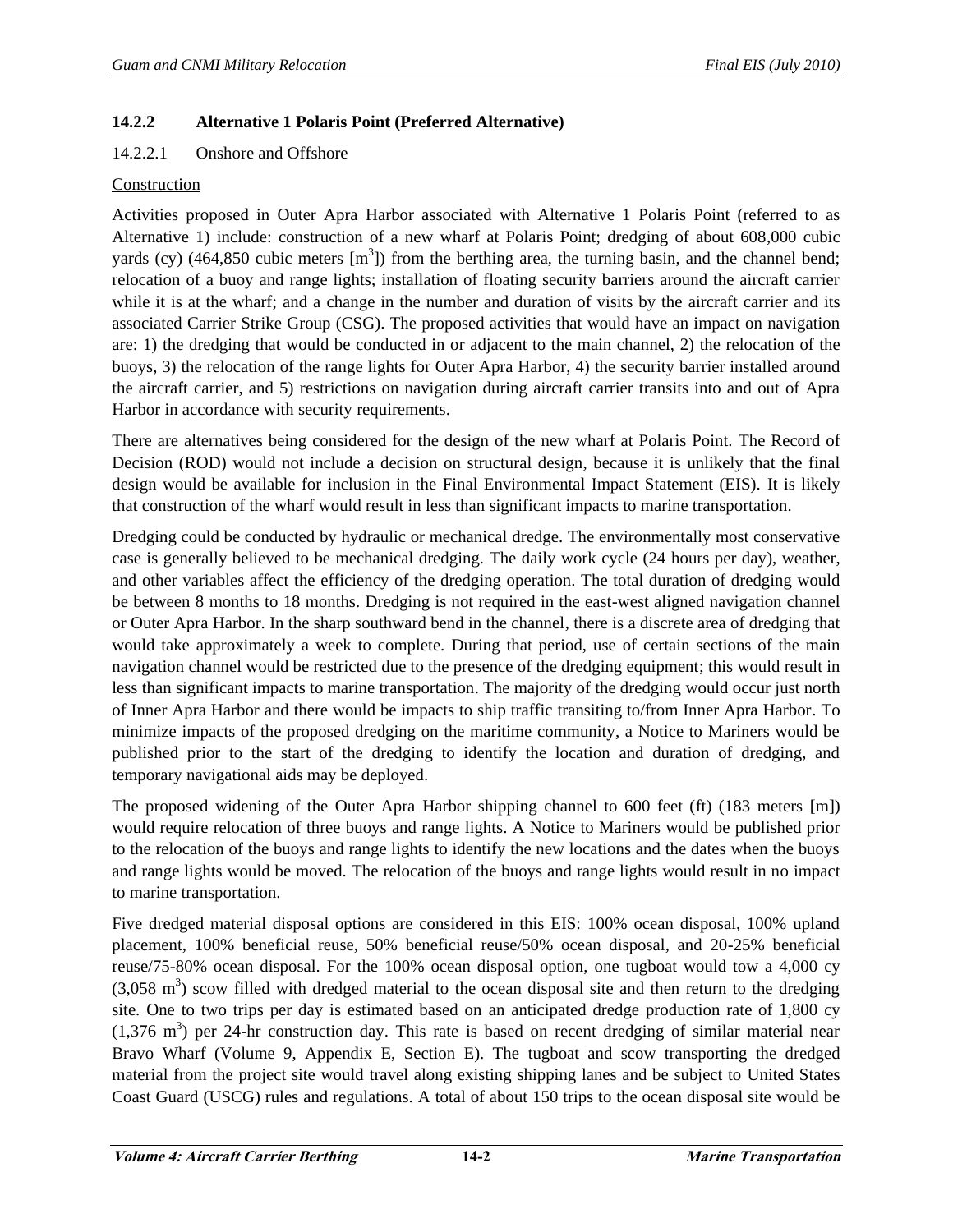conducted to transport the dredged material from Polaris Point. Additional ship traffic would be addressed through scheduling and communications between Port Operations and the contractors.

Assuming 100% upland placement of the dredged material, the dredged material from the scow would likely be offloaded to sealed-end dump trucks at an Inner Apra Harbor wharf; Uniform Wharf has historically been used for this purpose. If the Polaris Point upland placement site is selected, the material would likely be offloaded at Polaris Point with surface transport limited to the Polaris Point area. The remaining candidate sites for upland placement are located on the Orote side of Naval Base Guam. The travel distance to these sites from Uniform Wharf is shown Table 14.2-1. The routes from Uniform Wharf to the upland placement sites are paved. The Sumay Drive portion is in an industrial waterfront area. The route to Field 3 would require additional transport through the central retail area of the base. Assuming a dump truck capacity of 18 cy  $(14 \text{ m}^3)$ , there would be 100 round-trip truck trips per 24-hour period. Approximately half of these trips would occur during retail business hours and there would be impacts to retail traffic. If Field 3 is the designated upland placement site, then there are opportunities to use a less direct route to the site to avoid impacts to retail shoppers. There would be traffic impacts to the submarine compound personnel that would be addressed through scheduling. Supply trucks and shuttle bus schedules would avoid peak morning and afternoon traffic through the security gate.

Recent preliminary information from the Navy's upland placement study supplemental review has indicated that there may be substantially less upland capacity available on the five confined disposal facilities on Navy lands. Due to land use changes, Field 4, the PWC Compound, and the Polaris Point upland placement site may not be available for upland placement. Capacity may be reduced in Field 5 due to cell construction to separate different types of materials. Field 3 remains a suitable option for upland placement.

| <b>Upland</b><br><b>Placement Site</b> | <i>Distance</i><br>miles $(m)/(kilometers$ [km]) | Route from Uniform Wharf                                                           |
|----------------------------------------|--------------------------------------------------|------------------------------------------------------------------------------------|
| Field 3                                | 1.7(2.7)                                         | Sumay Drive, cross Marine Drive to road between the<br>Commissary and the Exchange |
| Field 4                                | 1.2(1.9)                                         | Sumay Drive                                                                        |
| Field 5                                | 1.2(1.9)                                         | Sumay Drive                                                                        |
| <b>PWC</b>                             | 0.5(0.8)                                         | Sumay Drive                                                                        |

**Table 14.2-1. Travel Distance to Upland Placement Sites** 

## **Operation**

Under the proposed action for a transient aircraft carrier wharf, there would be a cumulative total of up to 63 visit days per year, with an anticipated length of 21 days or less per visit. The 2008 CSG visiting schedule was 4 visits of 4 days duration for a total of 16 days in Apra Harbor with the aircraft carrier berthed at Kilo Wharf.

As is currently the case during aircraft carrier visits, the movement of the aircraft carrier to the Polaris Point wharf would require up to four assist tugboats to maneuver the aircraft carrier that would provide its own forward propulsion. Aircraft carriers transiting through Outer Apra Harbor restrict other uses in the channel for security and safety reasons. The movement of the aircraft carrier would result in less than significant impacts to marine transportation.

While the aircraft carrier is at the wharf, there would be floating security barriers placed to prevent an attack on the aircraft carrier by a boat. The recommended minimum barrier standoff from the aircraft carrier hull is 250 ft (76 m) at the lowest threat level. This security barrier would restrict access to Inner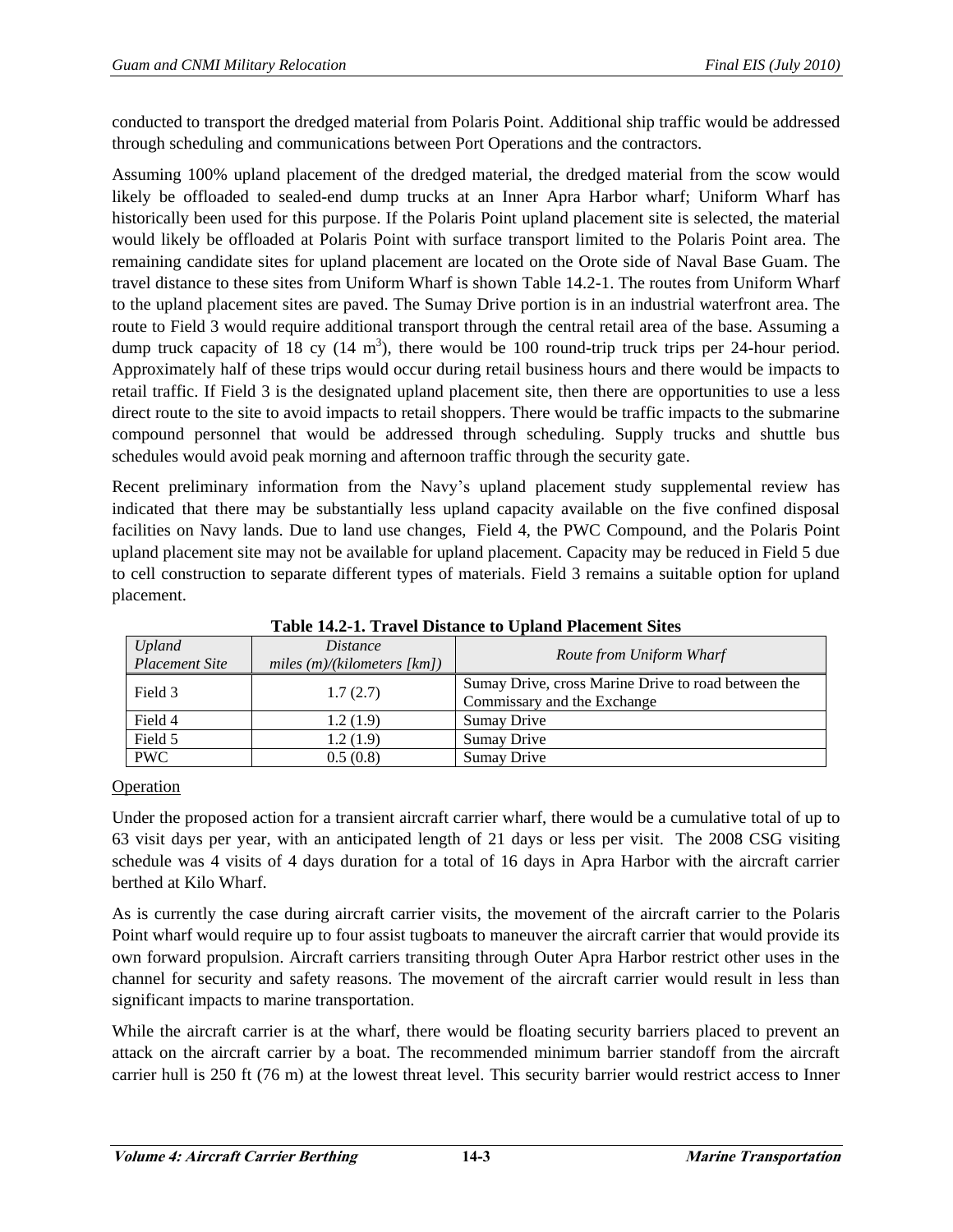Apra Harbor. The floating security barrier would result in a less than significant impact to marine transportation in Outer Apra Harbor.

When high security alerts force protection condition (FPCON) Charlie and Delta are declared, the security barriers would be deployed 450 ft (137 m) from the aircraft carrier hull. There would be a significant impact to marine transportation and access to Inner Apra Harbor. This restriction to navigation would only affect military operations since access to the inner harbor is restricted to military vessels controlled by Naval Base Guam. FPCON Charlie describes a situation when an instance occurs or when intelligence reports that there is terrorist activity imminent. FPCON Delta describes a situation when a terrorist attack is taking place or has just occurred. FPCON Delta usually occurs only in the areas that are most vulnerable to or have been attacked. The primary difference between FPCON Charlie, and FPCON Delta, is that FPCON Delta references a specific, known threat, whereas FPCON Charlie is used to prepare for imminent threats of a general, non-targeted nature. FPCON Charlie can also be maintained for a significant length of time, several weeks, while FPCON Delta is generally only maintainable for several days. It is understood that Navy and U.S. Coast Guard security boats would be positioned in Apra Harbor less than two nautical miles from either of the alternative carrier locations for security response.

Under Alternative 1, there would be a cumulative total of up to 63 visit days per year, with an anticipated length of 21 days or less per visit. The aircraft carrier would berth at Polaris Point. This would allow additional access to Kilo Wharf for the loading of ammunition by other ships. The change in the number and duration of the visits by the CSG would result in no impacts to marine transportation.

In addition to the approximately 150 trips by tugboats and scows over an 8 to 18 month period to transport dredged material to the ocean disposal site, there would be 145 container vessels above the average (124 container ships) visiting the Port of Guam over the peak activity year (2015) to transport the equipment and supplies for the relocation of the Marines to Guam. There would be an increase in the shipment of break-bulk cargo to the Port of Guam. During the peak year of break-bulk cargo shipment (2012), there would be an additional 242 break-bulk ships above the average of 290 break-bulk ships (Port Authority of Guam 2008a, 2008b, and 2008c). If all of these vessel movements were to occur in the same year, the 150 vessel trips by tugboats and scows, 145 additional container ships, and 242 break-bulk ships would be added to the number of vessels that visit the Port of Guam each year (1,022 vessels in the year 2008). Because the annual number of vessels visiting the Port of Guam has decreased by 1,902 vessels over the period of 1995 to 2008, it is expected that the addition of about 537 vessels per year would have a less than significant impact on marine transportation in Apra Harbor.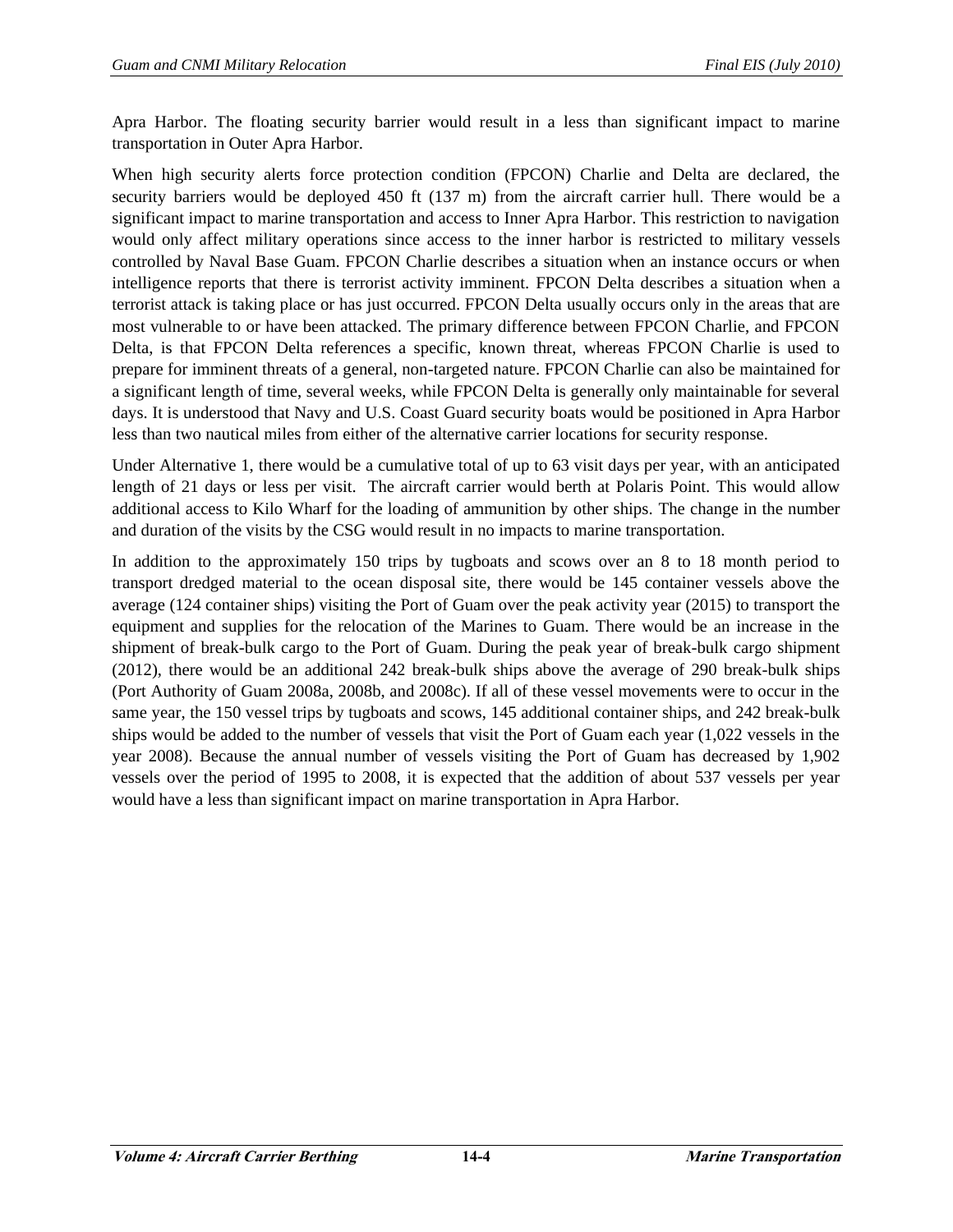## 14.2.2.2 Summary of Alternative 1 Impacts

Table 14.2-2 summarizes the impacts for Alternative 1.

| Area            | Project<br><b>Activities</b> | <b>Impacts to Transportation</b>                                                                                | <i>Impacts</i> |
|-----------------|------------------------------|-----------------------------------------------------------------------------------------------------------------|----------------|
| Onshore         | Construction                 | Construction of a new wharf at Polaris Point                                                                    | <b>LSI</b>     |
| and<br>Offshore |                              | Dredging of about 608,000 cy (464,850 $m3$ ) from the berthing<br>area, the turning basin, and the channel bend | <b>LSI</b>     |
|                 |                              | Relocation of buoys and range lights                                                                            | NI             |
|                 |                              | Transport of dredged material from the dredging site within<br>the harbor                                       | <b>LSI</b>     |
|                 |                              | Transport of dredged material from the harbor to the ocean<br>disposal site                                     | <b>LSI</b>     |
|                 |                              | Transport of equipment and supplies by ship                                                                     | <b>LSI</b>     |
|                 |                              | Shoreside Traffic                                                                                               | <b>LSI</b>     |
|                 | Operation                    | Installation of floating security barriers around the aircraft<br>carrier while it is at the wharf              | <b>LSI</b>     |
|                 |                              | Movement of the aircraft carrier to the Polaris Point wharf                                                     | <b>LSI</b>     |
|                 |                              | Change in number and duration of visits by the Carrier Strike<br>Group                                          | NI             |

#### **Table 14.2-2. Summary of Alternative 1 Impacts**

*Legend:*  $LSI = Less than significant impact, NI = No impact$ 

#### 14.2.2.3 Alternative 1 Proposed Mitigation Measures

No mitigation measures would be required.

### **14.2.3 Alternative 2 Former Ship Repair Facility (SRF)**

#### 14.2.3.1 Onshore and Offshore

Activities proposed in Apra Harbor associated with Alternative 2 Former SRF ( referred to as Alternative 2) include: construction of a new wharf at the SRF; dredging of about 479,000 cy  $(366,222 \text{ m}^3)$  from the berthing area, the turning basin, and the channel bend; relocation of a buoy and two range lights; installation of floating security barriers around the aircraft carrier while it is at the wharf; and a change in the number and duration of visits by the CSG. The proposed activities that would have an impact on navigation are: the dredging that would be conducted in or adjacent to the main channel, the relocation of the buoy and range lights for Outer Apra Harbor, and the security barrier installed around the aircraft carrier (Table 14.2-3).

#### Construction

Construction impacts on navigation would be as described for Alternative 1 except there would be less dredged volume generated. The number of trips by the tugboat and scow to transport the dredged material would be about 120 trips over a 8 to 18 month period. The impacts to Inner Apra Harbor traffic are as described under Alternative 1. To minimize impacts of the proposed dredging on the maritime community, a Notice to Mariners would be published prior to the start of the dredging to identify the location and duration of dredging, and temporary navigational aids may be deployed.

If Field 3 is the designated upland placement site, then there are opportunities to use a less direct route to the site to avoid impacts to retail shoppers. There would be traffic impacts to the submarine compound personnel that would be addressed through scheduling. Supply trucks and shuttle bus schedules would avoid peak morning and afternoon traffic through main base gates and Guam Shipyard access routes.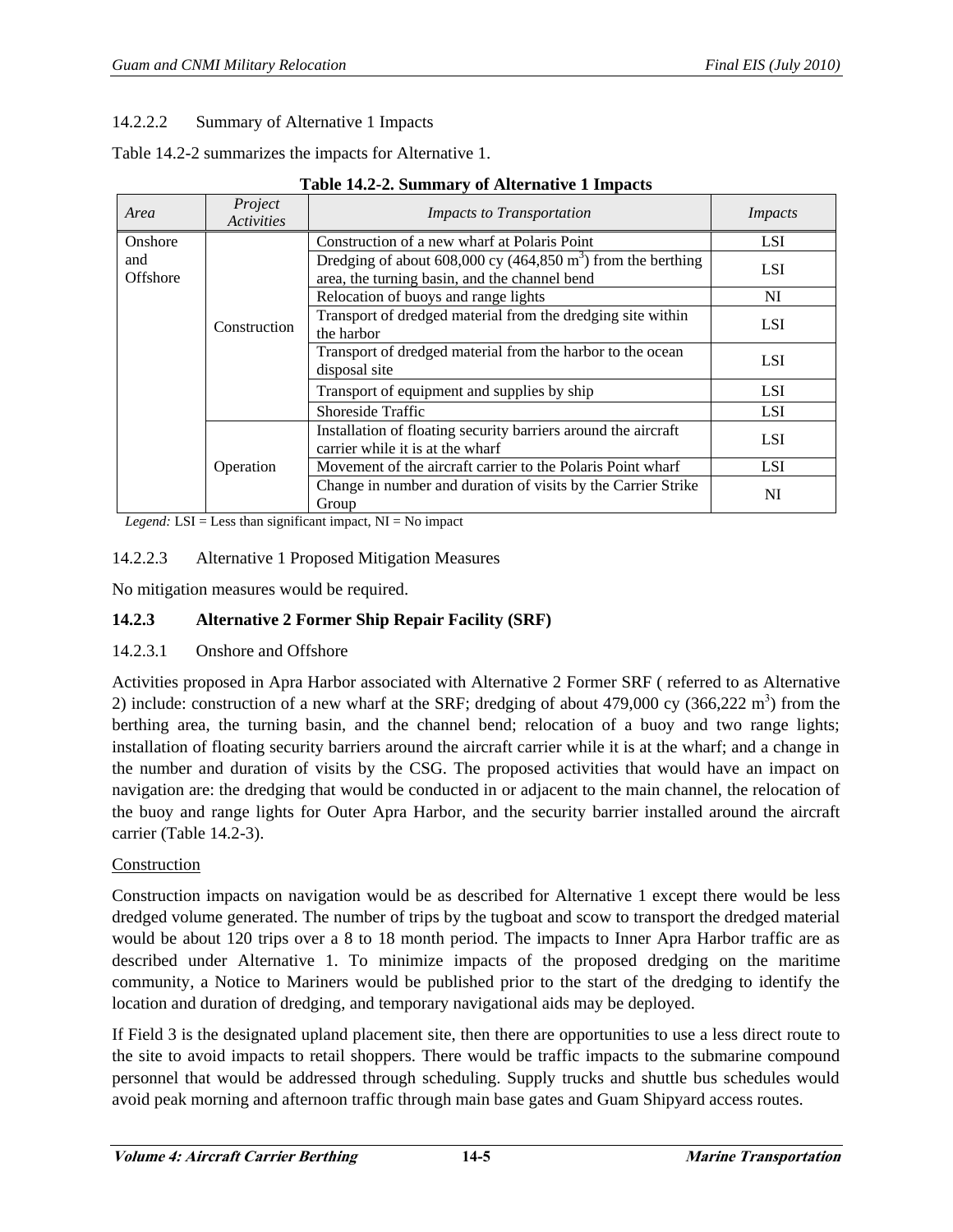Therefore, Alternative 2 would result in less than significant impacts to marine transportation.

**Operation** 

Marine transportation impacts under Alternative 2 would be similar to those under Alternative 1. Therefore, Alternative 2 would result in less than significant impacts to marine transportation.

Traffic generated under Alternative 1 would be similar to that under Alternative 2. The differences include more on-base traffic and main gate traffic. In addition, because of the proximity to main base amenities there is likely to be an increase in pedestrian traffic. There would be no impact on Polaris Point operations. The shipyard repair facilities at the Former SRF would be consolidated and segregated from the aircraft carrier area. The access routes would be shared and there would be impacts on workers at the shipyard.

Additional ship traffic would be addressed through scheduling and communications between Port Operations and the contractors. With implementation of these measures, Alternative 2 would have less than significant impact to marine transportation.

| 14.2.3.2 | Summary of Alternative 2 Impacts |
|----------|----------------------------------|
|----------|----------------------------------|

| Area               | Project<br><b>Activities</b> | <b>Impacts to Navigation</b>                                                                                           | <i>Impacts</i> |
|--------------------|------------------------------|------------------------------------------------------------------------------------------------------------------------|----------------|
| Onshore            | Construction                 | Construction of a new wharf at the Former SRF                                                                          | <b>LSI</b>     |
| and<br>Offshore    |                              | Dredging of about 479,000 cy (366,222 cubic meters) from<br>the berthing area, the turning basin, and the channel bend | <b>LSI</b>     |
|                    |                              | Transport of dredged material from the dredging site within<br>the harbor                                              | <b>LSI</b>     |
|                    |                              | Transport of dredged material from the harbor to the ocean<br>disposal site                                            |                |
|                    |                              | Relocation of a buoy and two range lights                                                                              | NI             |
|                    |                              | Transport of equipment and supplies by ship                                                                            | <b>LSI</b>     |
|                    |                              | Shoreside Traffic                                                                                                      | <b>LSI</b>     |
|                    | Operation                    | Movement of the aircraft carrier to the new wharf                                                                      | <b>LSI</b>     |
|                    |                              | Installation of floating security barriers around the aircraft<br>carrier while it is at the wharf                     | <b>LSI</b>     |
| $1$ T $\alpha$ T T | $\cdot$ 1                    | Change in number and duration of visits by the Carrier Strike<br>Group<br>$\mathbf{X}$                                 | NI             |

*Legend:* LSI = Less than significant impact, NI = No impact

#### 14.2.3.3 Alternative 2 Proposed Mitigation Measures

No mitigation measures would be required.

#### **14.2.4 No-Action Alternative**

Under the no-action alternative the new wharf would not be constructed, and there would be no dredging or relocation of the buoys or range lights. Transient aircraft carrier visits to Apra Harbor could not be accommodated. Therefore, the no-action alternative would have no impact to marine transportation.

#### **14.2.5 Summary of Impacts**

Table 14.2-4 summarizes the potential impacts of each action alternative and the no-action alternative. A text summary is provided below.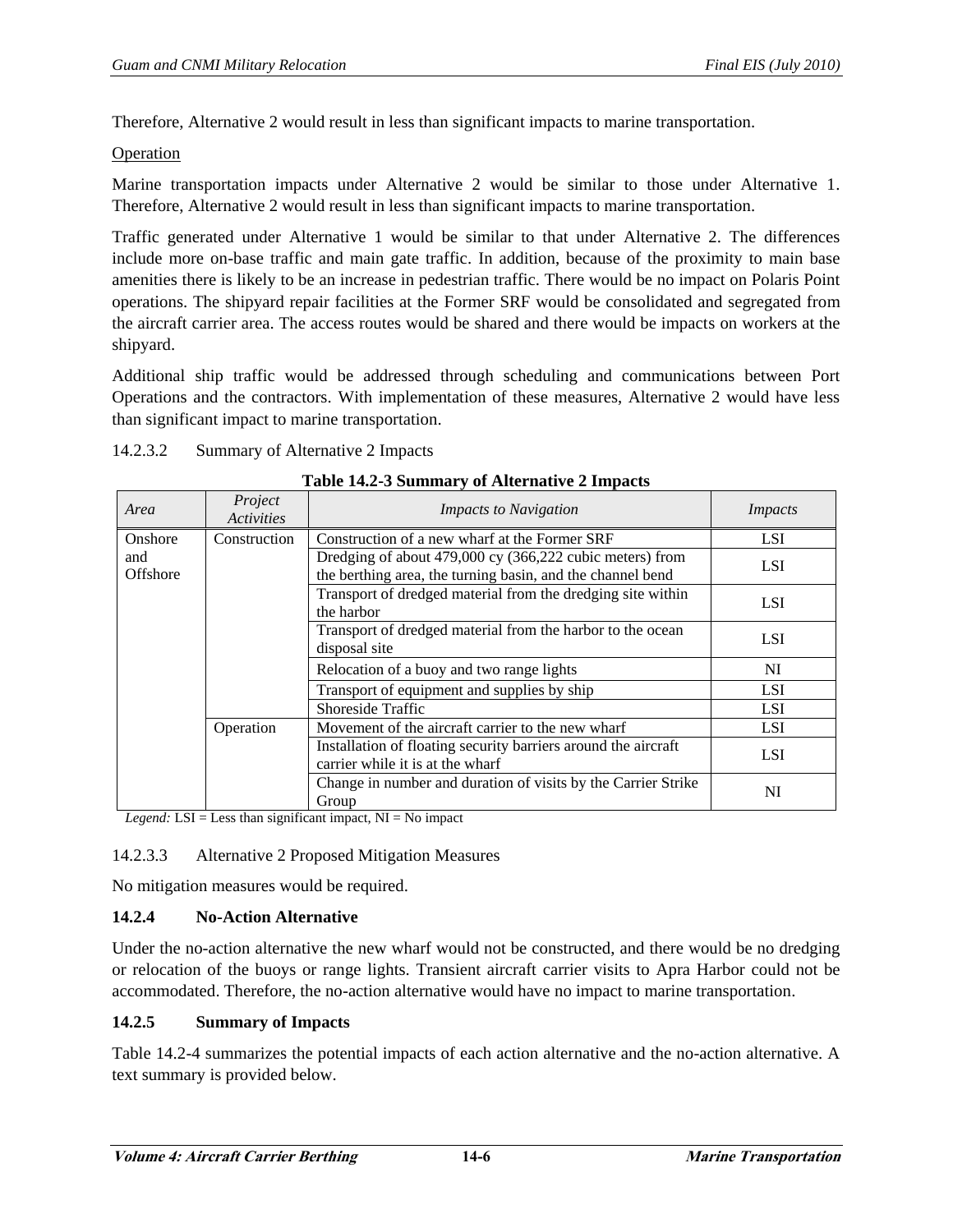| Table 14.2-4 Summary of Impacts |               |                              |  |  |  |
|---------------------------------|---------------|------------------------------|--|--|--|
| Alternative 1                   | Alternative 2 | <b>No-Action Alternative</b> |  |  |  |
| <b>Apra Harbor-Offshore</b>     |               |                              |  |  |  |
| $\cdot$ LSI                     | $\cdot$ LSI   | $\boldsymbol{\cdot}$ NI      |  |  |  |
| <b>Apra Harbor-Onshore</b>      |               |                              |  |  |  |
| • LSI                           | $\cdot$ I SI  | $\bullet$ NI                 |  |  |  |

# **Table 14.2-4 Summary of Impacts**

*Legend:* LSI = Less than significant impact, NI = No impact

Under all alternatives including the no-action alternative, there are less than significant operational impacts to navigation and onshore traffic. The construction activities under the two action alternatives would be the same, except for less volume of dredged material under Alternative 2.

#### **14.2.6 Summary of Proposed Mitigation Measures**

No mitigation would be required for Alternative 1 or Alternative 2.